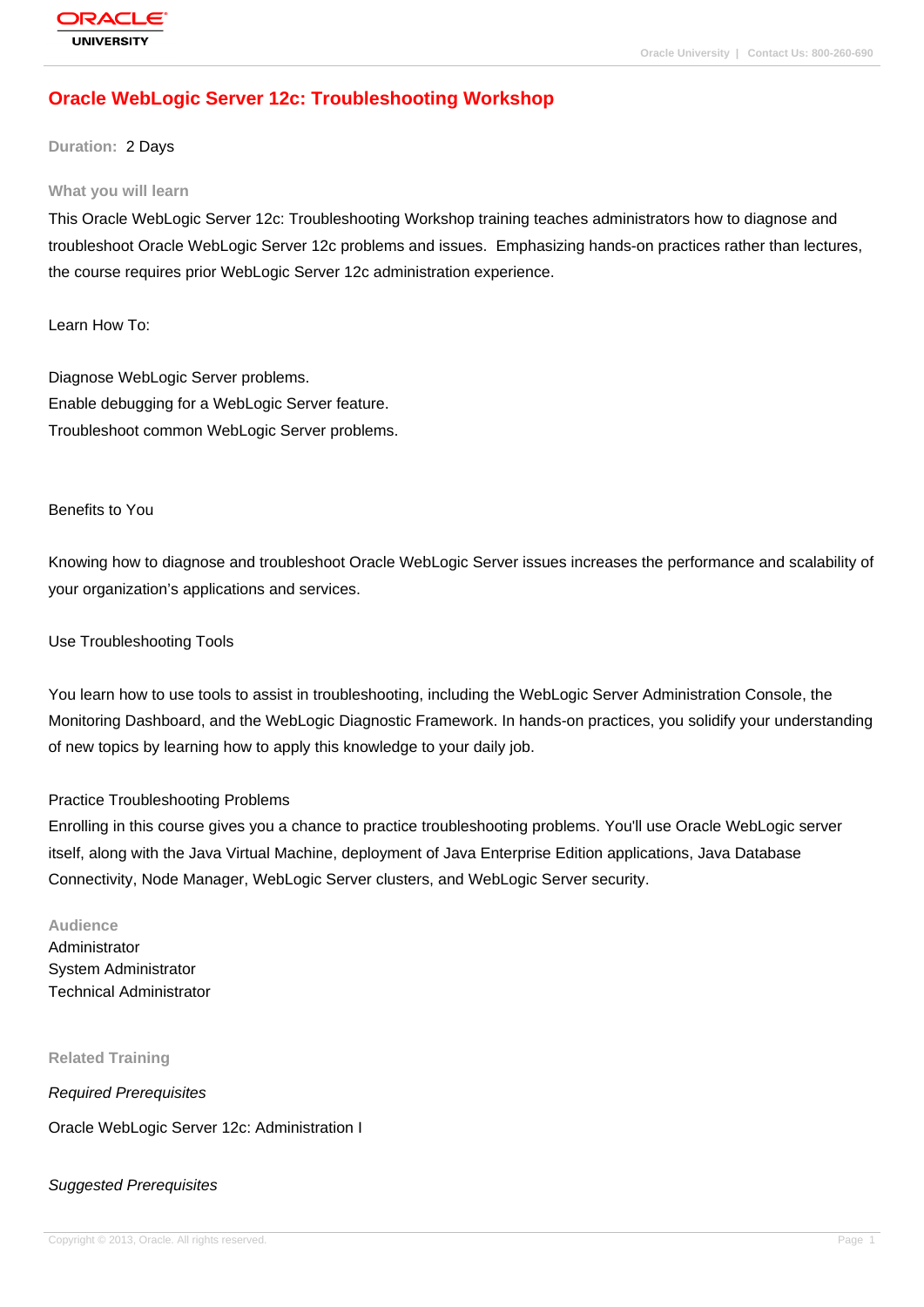### Basic knowledge of UNIX commands and navigation

System administration experience

# **Course Objectives**

Configure and analyze diagnostic harvesters and monitors.

Troubleshoot common Java Virtual Machine problems.

Troubleshoot Node Manager problems.

Troubleshoot JDBC problems.

Troubleshoot WebLogic Server security problems.

Troubleshoot WebLogic Server cluster problems.

## **Course Topics**

**Troubleshooting: Overview** Troubleshooting Tools Troubleshooting Methodology

# **WebLogic Server Diagnostic Framework: Overview**

WLDF: Overview Metric Collectors Review: Monitoring Dashboard

# **Diagnostic Instrumentation**

**Monitors** Request Tracking

## **JVM Troubleshooting**

JVM: Overview JVM Issues JVM Tools

## **Troubleshooting Servers**

Server Diagnostics Startup Errors Threading Issues Work Managers Stuck Thread Detection Overloaded Server Detection

## **Troubleshooting Applications**

Java Exceptions Java Stack Traces